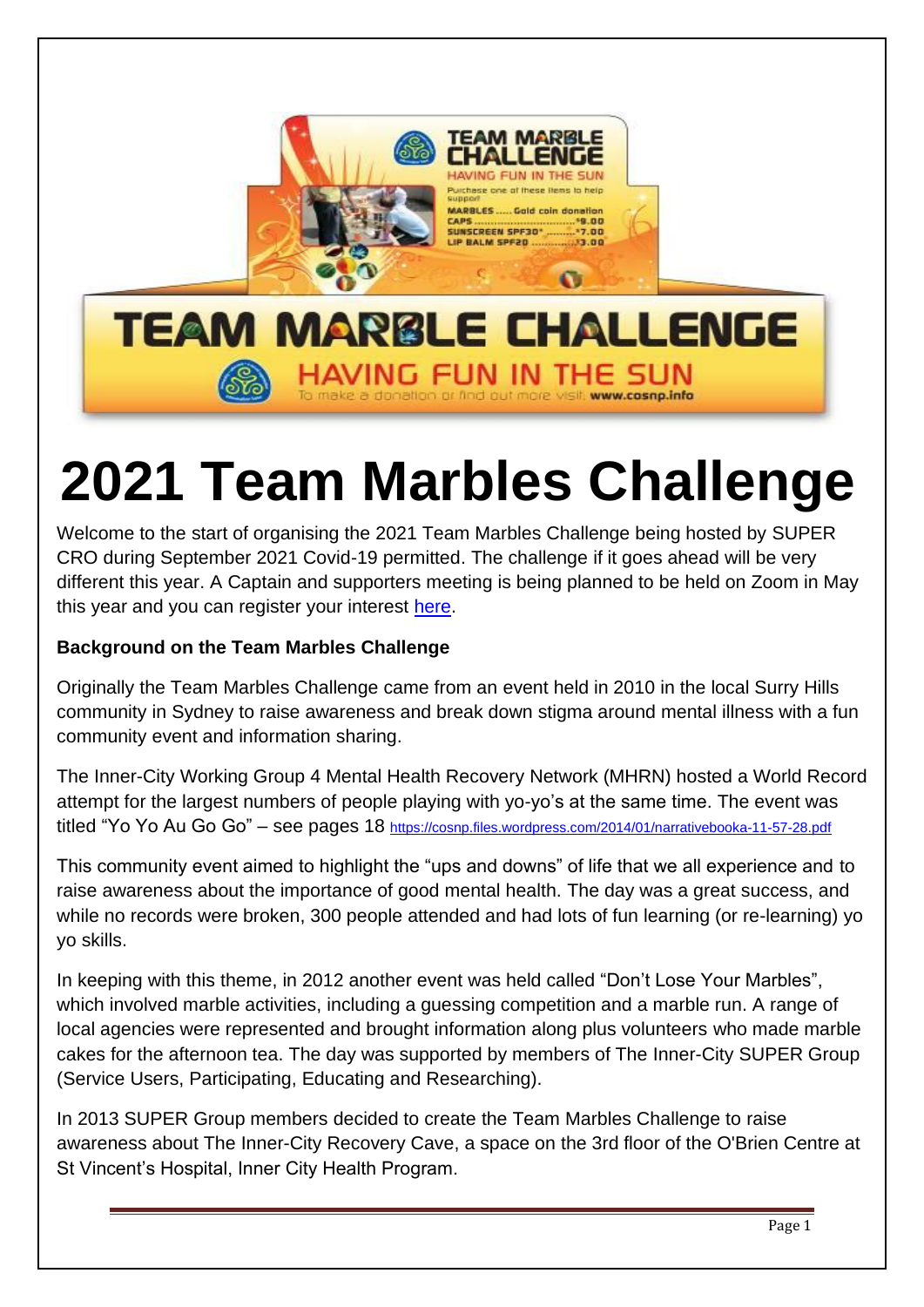

The aim of the SUPER group was for people to share ideas that promote St Vincent's Hospital becoming a recovery-focused service. SUPER Group members encouraged participants to identify their dreams, find out what they want, then encourage people to use their Consumer Wellness Plans to identify their strengths and strategies to stay well and follow their dreams.

The SUPER Group has now become the SUPER CRO [www.supercro.com](http://www.supercro.com/) and meets on the  $3<sup>rd</sup>$  Friday of the month between 3 and 4.30 pm by Zoom you can attend this meeting by clicking on this *link*.

In 2020 The Inner-City Teams Marble Challenge was cancelled due to

Covit-19. The Team Marbles Challenge can refocus and be ready to take advantage once all Covid-19 restrictions have been lifted across.

### **Tasks for 2021 will be discussed at the Team Captains meeting in May.**

*Each team will have a Team Captain plus as many members needed as constructors, and supporters. The decision was made for each Team to identify Ambassadors to be the* 

*Marble rollers for Task 3. Team captains are encouraged to get people to like there Facebook page and enrol supporters via the internet [www.cosnp.info](http://www.cosnp.info/) or on the sheet on the last page; Supporters may or may not attend the event – this allows the team captains to promote the event through their networks - the team with the biggest increase of post engagement scores on their Facebook page between 1/9/2021 and* 



*30/10/2017 receives the most number of points for task 1a. The team with the most registered supporters receives the greatest number of points for task 1b. Once the challenge gets underway each registered team needs to complete two other tasks.*

*Task 2: In 2019 the structure for the challenge will be either no 2, 3, 4, 5, 6 or 9 from Quadrilla: The Cyclone and the no will be drawn at 3.15 – the time taken to complete this task will determine the points for each team. The table on the next pages shows the times teams took to do this task in 2015.* 

*Task 3: Ambassadors roll 50 marbles through the structure – Teams can have up to 4 ambassadors: the table on the next pages shows the times teams took to do this task in 2015.* 

*The team with the lowest points total will go first, followed by next lowest until all teams have had a turn. The time it takes to complete all tasks will determine the points for each team (Ambassadors can have several practice runs prior to starting the official timed run, however if the team needs to change the design of the ramp, the additional time will be added to the team's time to construct the ramp).* 

*Each task that a team completes will earn points for the team, at the completion of the four tasks the team with the most points become the 2017 Team Marbles Challenge Champions and the responsibility to look after Ben the mascot for the Team Marbles Challenge.*

- *The points for 1st place in each task is worth 10 points*
- *The points for 2nd place in each task is worth 7 points*
- *The points for 3rd place in each task is worth 4 points*
- *The points for 4th place in each task is worth 3 points*
- The points for 5<sup>th</sup> place in each task is worth 2 points

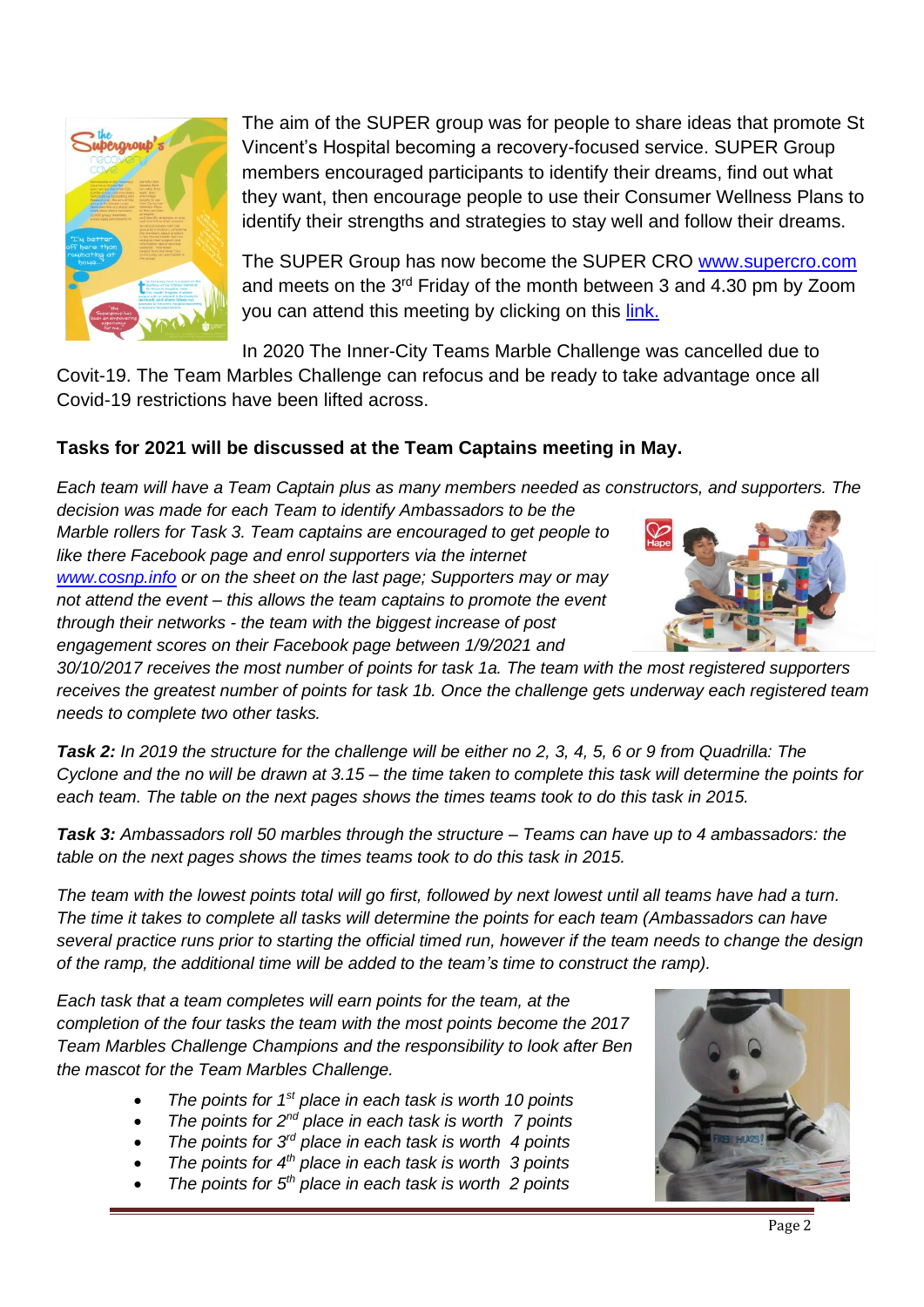#### • The points for 6<sup>th</sup> place in each task is worth 1 point

| <b>Tasks</b>                                                             | <b>Black</b>                 | <b>Blue</b>                    | Green                        | <b>Orange</b>                  | <b>Purple</b>                | <b>Red</b>                    |
|--------------------------------------------------------------------------|------------------------------|--------------------------------|------------------------------|--------------------------------|------------------------------|-------------------------------|
| <b>First</b>                                                             | $\overline{2}$               | 28                             | 33                           | 86                             |                              | 60                            |
| Post engagement on<br>Team's Facebook page                               | 5 Points                     | 7 points                       | 9 point                      | 15 Points                      | 7 Points                     | 12 points                     |
| <b>Second</b><br><b>Supporters added to</b><br>Team at<br>www.cosnp.info | 0 new Supporters<br>5 Points | 10 new Supporters<br>9. Points | 0 new Supporters<br>7 Points | 16 new Supporters<br>15 Points | 0 new Supporters<br>5 Points | 14 new Supporters<br>12 Point |
| <b>Third</b>                                                             | M se                         | 14 m 56 sec                    | 11 m 47 sec                  | 25 m 02 sec                    | m sec                        | 11 m 30 sec                   |
| Time to build structure                                                  | 0 Points                     | 9 Points                       | 12 Points                    | 7 Po6ints                      | 0 Points                     | 15 Point                      |
| <b>Fourth</b>                                                            | DNC sec                      | 42 sec                         | 53 sec                       | 58 sec                         | DNC sec                      | 54 sec                        |
| Time to roll 50 marbles<br>through the structure                         | 0 Points                     | 15 Points                      | 12 Points                    | 7 Points                       | Points                       | 9 Points                      |
| <b>Total</b>                                                             | 10 Points                    | 40 Points                      | 40 Points                    | 44 Points                      | 12 Points                    | 49 Points                     |

The results from the 2019 teams are included in this table below:

#### **2021 Team Marbles Captain's Contact Information**



#### **Team Colour Team Captain & Phone Number**

**Green Bill Yan** – (02) 9319 4073 **Orange** Douglas Holmes – 041 346 4469 **Red Red Lynda Hennessy - 0403 522 482 Blue** David Runge -**Black** Charmaine Jones – 0432 597 279

If you are interested in coordinating a team for 2021 please contact the Team Marbles coordinator Douglas Holmes by email [pm@supercro.com](mailto:pm@supercro.com) or sms your contact details to 0403 386 017,

New teams need to be registered by Friday 1 September 2021 to be able to participate and Douglas will contact you to talk about how you can register a team for the 2021 Team Marbles Challenge.